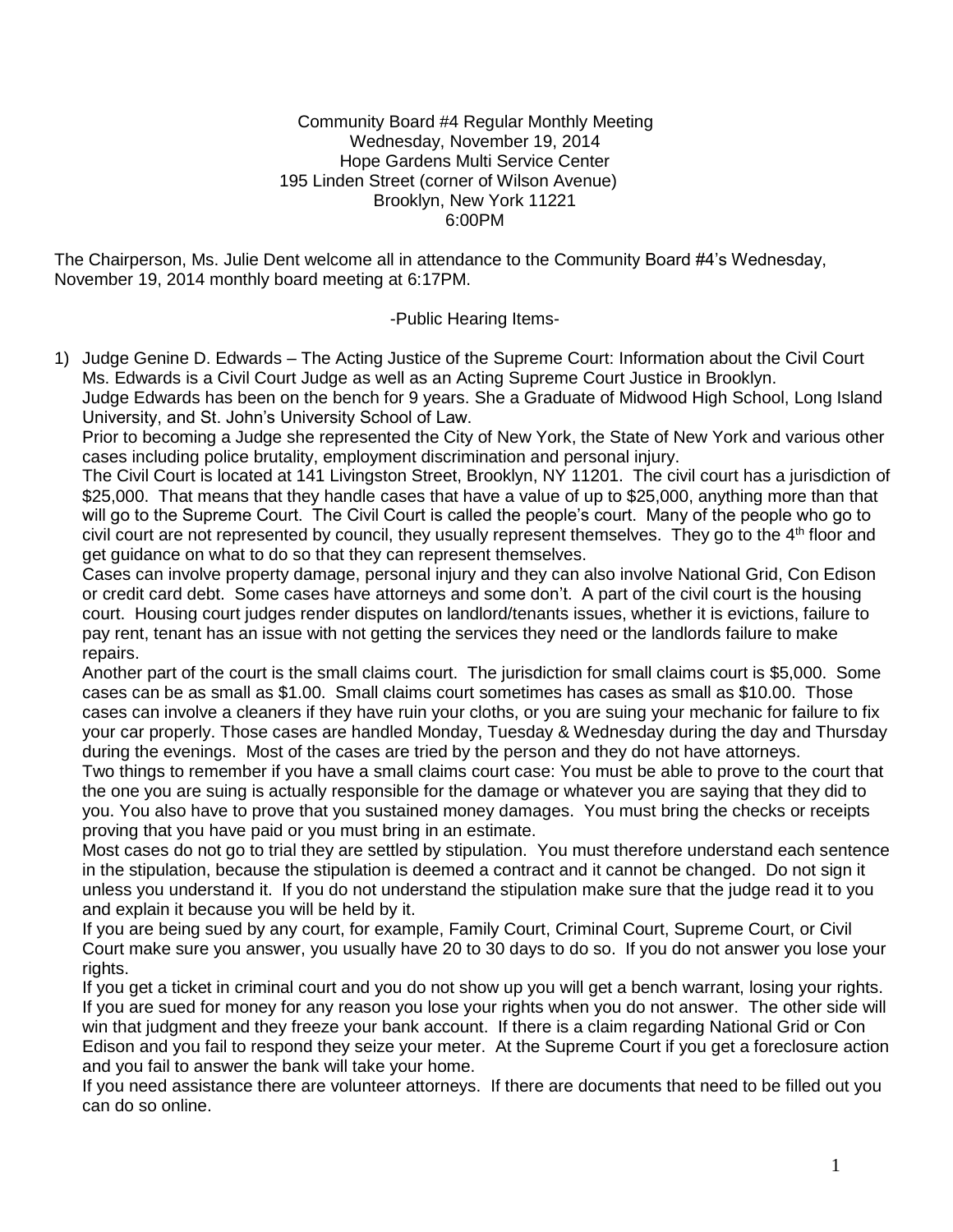The Brooklyn Borough Association has a lot of referrals so that you can make sure that you have an attorney. Go to [www.nycourts.gov/courthelp](http://www.nycourts.gov/courthelp) for help and court papers.

Question: Who is responsible if you get hurt on a sidewalk?

Answer: According to the law if you own a home that is a three family or more the owner is responsible. If the house is two family or less the city is responsible. Most people will sue both you and the city but if the home is less than two family your insurance will defend you in this matter.

However, if you did something to the sidewalk like you had a contractor come in you might be held responsible for the sidewalk.

You are responsible for cleaning the snow and if there are any water problems the home owner must take care of. You have a certain amount of hours to shovel the snow after it stops snowing. While it is still snowing you are not responsible. You must also salt and/or sand the sidewalk after it stops snowing.

2) Ms. Jeneen Johnson – NYC Office of Child Support Enforcement, HRA Child Support:

Monies owed to the Department of Social Services not to the custodial parent.

 This means that the family was on public assistance, cash assistance and that is the money that is owed to HRA child support. (Noncustodial parent is a parent that is not living with their child.)

 Seven week program from November 12, 2014 to December 31, 2014: HRA is matching money that the Non-custodial parent brings in. If he owes \$10,000 to HRA and if he comes up with \$5,000, HRA will match that \$5,000. He will then have a balance of zero owed.

 To pay, go to the HRA/OCSE Customer Service Walk-In Center and make your payment by certified check or money order, or credit card.

151 West Broadway, 4<sup>th</sup> Floor (between Worth and Thomas streets), New York, NY 10013 Monday – Friday, 8am to 7pm, Saturday, 9am to 5pm. The office will be closed Nov. 27 and 29 and Dec. 25 and 27. Call 212-274-6000 for more information on this program.

Arrears Cap: Arrears Cap can put a limit on accumulated child support that you owe the government (DSS/Department of Social Services).

To qualify:

 Must owe arrears to the government; not required to have a current or active child support order And arrears must have built up while the noncustodial parent's income was below the Federal Poverty Level which is \$11,490 as of 2013

Benefit to you:

Arrears that you owe to DSS may be reduced down to \$500; you do not have to return to court.

 They also offer DNA testing for \$40.00. You will not find this testing for anything less than \$40.00 per person. They use the same labs that test for family court. If you go outside of this lab, family court will not accept it. If use outside testing agencies you will be wasting your \$400 to \$500 because family court will make you have the testing done again.

**Roll Call: 6:59PM** 18 members present does not constituting a quorum

The Chairperson, Ms. Julie Dent welcomed all to the November 19, 2014 Brooklyn Community Board #4 Meeting.

# **Chairperson's Report, Ms. Julie Dent: 7:04PM**

Ms. Dent asked that the Elected Officials and /or their representatives to introduce themselves and state their respective address and telephone numbers.

1) Senator Martin Malave Dilan Representing the 18<sup>th</sup> Senatorial District, 718 Knickerbocker Avenue, Brooklyn, NY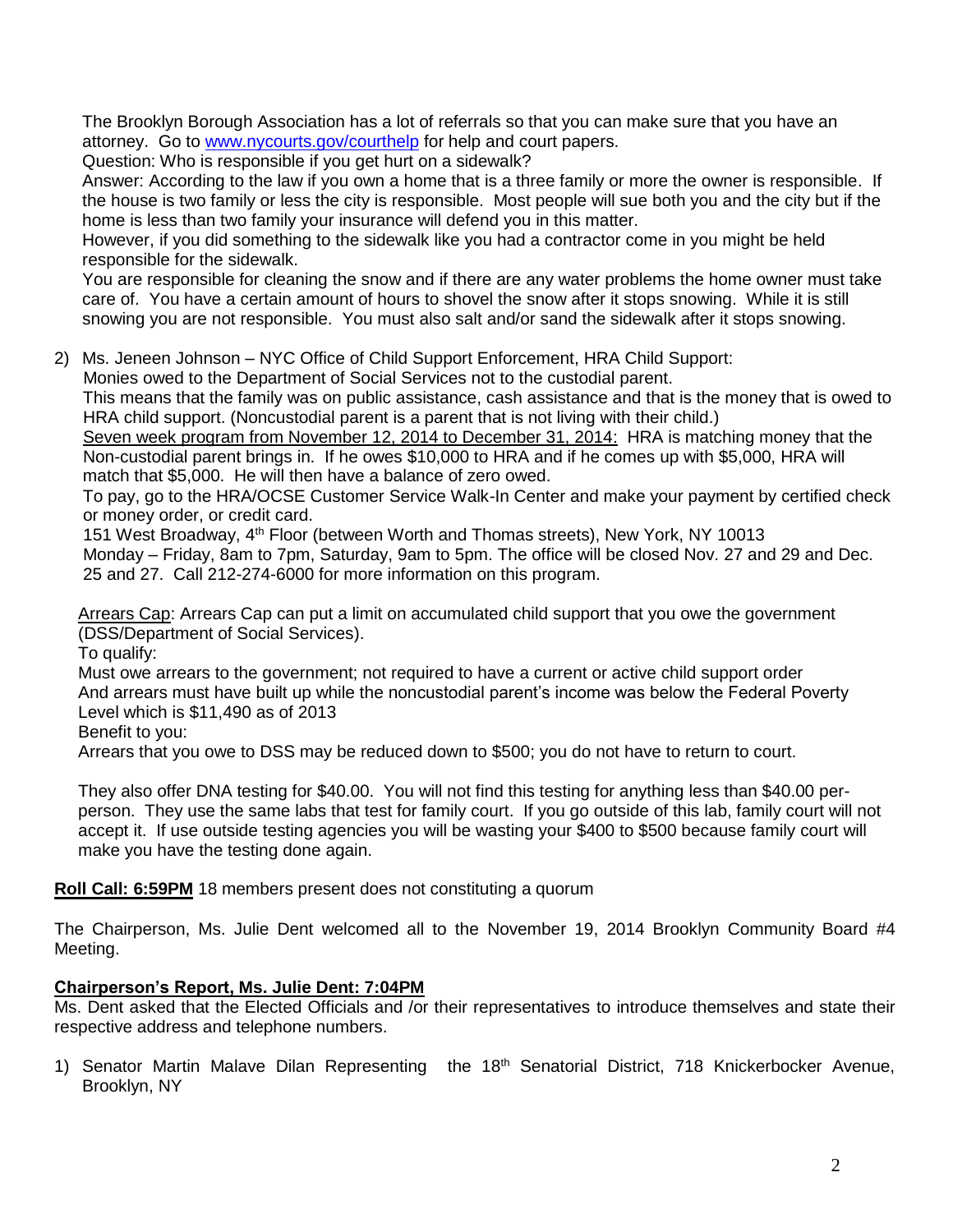- 2) Councilman Rafael Espinal Representing the 37<sup>th</sup> Council District, 786 Knickerbocker Avenue, Brooklyn, NY
- 3) Michael Olmeda Representing State Senator Martin Malave Dilan, 718 Knickerbocker Avenue, 917-975- 4222, 718-573-1726
- 4) Kevin Worthington Representing NYC 34<sup>th</sup> Councilmember Antonio Reynoso, 244 Union Avenue, Brooklyn, NY 11206, 718-963-3141
- 5) Celeste Leon Representing NYC 37<sup>th</sup> Council Member Rafael L. Espinal, 786 Knickerbocker Avenue, Brooklyn, NY 11207, 718-642-8664
- 6) Darryl White Representing Brooklyn Borough President Eric Adams, 209 Joralemon Street, Brooklyn, NY 11201, 718-802-3700
- 7) Paula Melendez Representing Assemblywoman Maritza Davila, 249 Wilson Avenue, 718-443-1205

#### Representative from City, State or Federal Agencies:

- 1) Deputy Inspector Max Tolentino, 83rd Pct. Commanding Officer, 480 Knickerbocker Avenue, 718-574-1697
- 2) Det. D. Franco, 83rd Community Affairs Unit, 480 Knickerbocker Avenue, Brooklyn, NY 11237, 718-574- 1697
- 3) Captain R. Zedalis, 83<sup>rd</sup> Pct., 480 Knickerbocker Avenue, Brooklyn, NY
- 4) Boniface WeWe, Brooklyn Public Library, Washington Irving Branch, 718-628-8378

October 22, 2014 – Attended a meeting along with the District Manager hosted by Borough President Eric Adams in response to the EBOLA crisis. The Borough President panel included the NYC Department of Health, NYC Health and Hospitals Corporation and the NYC Human Rights Commission.

October 27, 2014 – The Bushwick Rezoning Initiative 2<sup>nd</sup> Town Hall meeting was held at 1349 Gates Avenue. Community residents were offered the opportunity to hear from the Department of City Planning about zoning and how it impacts the shape and landscape of the district. This meeting was held in two sessions on the same day which offered residents a choice to attend in the day or the evening hours.

The next Bushwick Rezoning Initiative Town Hall meeting will take place on Tuesday, November 25, 2014 at the Audrey Johnson Learning Center located at 272 Moffat Street at 6pm.

Kings County District Attorney Kenneth Thompson hosted a press conference on October 28<sup>th</sup> in reference to the man who fired shots at gay men after taunting them with homophobic slurs on Bushwick Avenue. The man was indicted for attempted murder as a hate crime. He was charged with a 13 count indictment last month in which he and two others taunted three men with anti-gay slurs before the defendant allegedly fired six shots at the trio, striking one of the men in the buttocks.

The press conference was held at the Maria Hernandez Park on Knickerbocker Avenue and Starr Street. The incident occurred on Bushwick Avenue near Woodbine Street and the Putnam Avenue vicinity.

Immigration Town Hall meeting held at the Audrey Johnson Learning Center sponsored by NYC Councilmember Espinal.

The panelist included NYPD Immigration Outreach Unit, Catholic Charities, CUNY Citizenship Now Program, and the Kings County District Attorney's Immigration Fraud Unit.

 $NYPD - 83<sup>rd</sup>$  Precinct – Congratulations are in order for the recently promoted Deputy Inspector Maximo Tolentino, the Commanding Officer of the 83<sup>rd</sup> Precinct. The Deputy Inspector was promoted from Captain to the rank of Deputy Inspector on Monday, November 3<sup>rd</sup> at a wonderful ceremony held at One Police Plaza.

Deputy Inspector Tolentino has a very informative newsletter that he authors monthly. This month's edition has monthly crime statistics and it also highlights outstanding police work.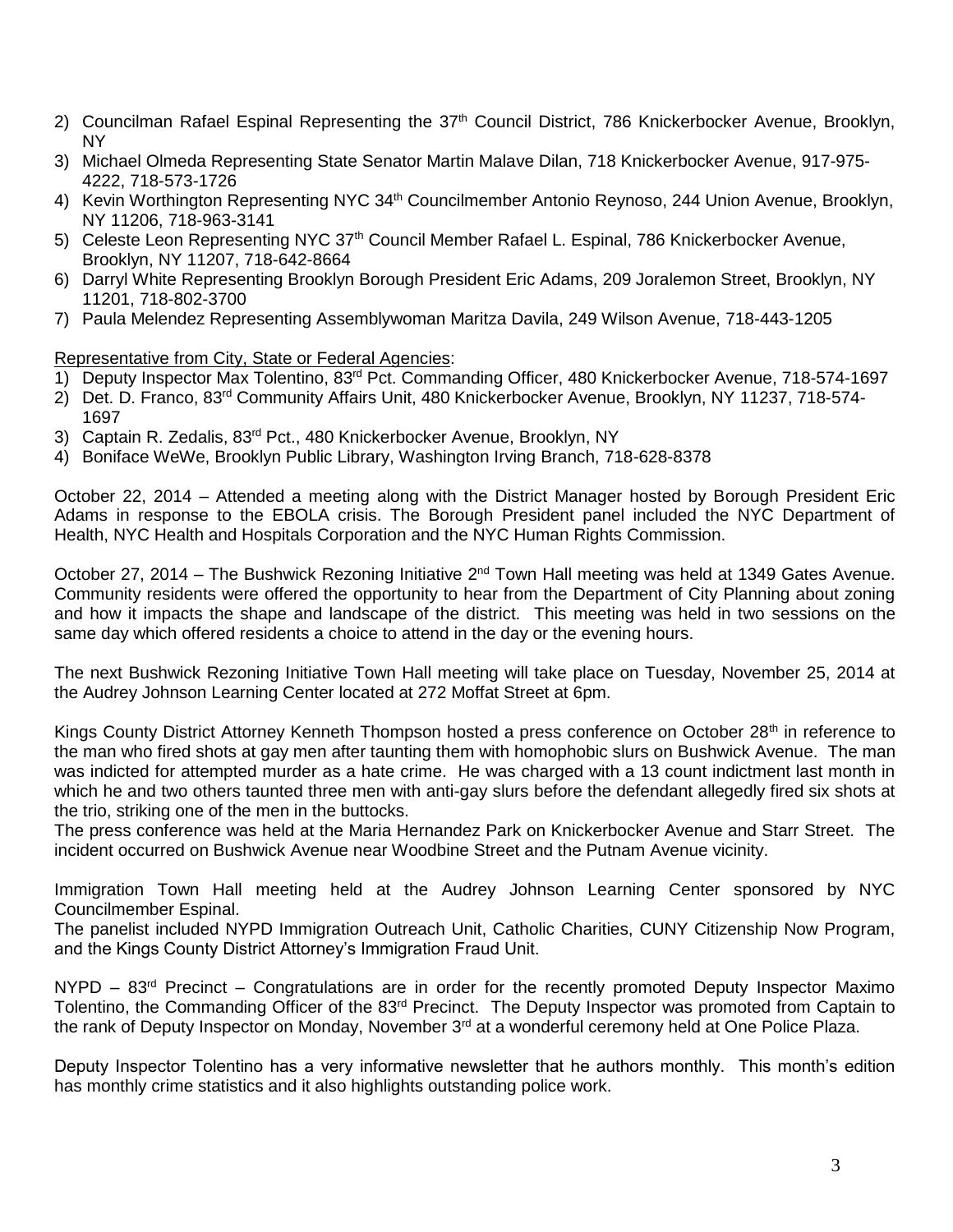FDNY – The Fire Department in conjunction with Community Board #4 hosted a Fire Prevention Safety Workshop on Monday, November 17<sup>th</sup>. Thank you to the St. Paul's Lutheran Church at 592 Knickerbocker Avenue for hosting the event. Batteries for smoke detectors were distributed to those in attendance along with valuable information.

(Extra batteries and information was also distributed at tonight's meeting)

NYC Parks and Recreation – Under the Community Parks Initiative, 35 community parks, playgrounds and ball field will be upgraded. The Thomas Boyland Playground located at Broadway between Furman Avenue and Aberdeen Street has been chosen to be a part of this initiative through re-imagining and renovation. On Monday, November 24, 2014 at 6:30PM join Community Board #4, the Department of Parks and Recreation and the community in sharing ideas on improvements. The meeting will take place at the Audrey Johnson's Learning Center located at 272 Moffat Street.

# **District Manager's Report – Ms. Nadine Whitted, 7:16PM**

Meetings Attended

October 16, 2014 - Weill Cornell Medical College – Community Engagement and Research – Clinical Translational Science Center Training:

Community engaged research describes research that incorporates community input in any phase of the research process. The extent of this input can range from simply helping researchers define and clarify their research questions, to much more involved collaboration in defining the research question, implementing the research project, analyzing the results and sharing the findings.

Community-engaged researcher that is more intensive often takes place at community partner sites. Community partners might include any type of community based institution, including Community Based Organizations, religious institutions, schools or school districts or public health departments. Community partners might also be individuals community members associated with an advocacy or grass roots community group.

October 17, 2014 – Woman Empowerment Seminar: Hosted by Chrisjul – There were professional woman from many walks of life and careers who spoke to younger women from the community

October 20, 2014 – NYC DOHMH: The Center for Health Equity

The NYC Department of Health and Mental Hygiene recognized Community Board #4 for its leadership in creating policies and practices that reduce the consumption for sugary drinks and limits youth exposure to unhealthy food marketing.

October 27, 2014 – Bushwick Rezoning Workshops

The second of the rezoning workshop was held in two sessions. The next rezoning workshop will be held on Tuesday, November 25, 2014 at the Audrey Johnson Learning Center. Please encourage your neighbors to attend.

October 28, 2014 – Kings County District Attorney – Ken Thompson Press Conference It is suggested by the District Manager to communicate with the community when planning such conferences, as the board has insightful information on where such press conferences should take place.

# October 29, 2014 – NEWS 12 BROOKLYN

Hosted a listening session to hear from Community Boards, Elected Officials and the Community on how best they could serve the community. The District Manager asked them to become better acquainted with community district lines so that when reporting they would know which community the incident occurred in. Bushwick has done a lot of positive things that need to report. The District Manger ask that you contact the media when you know of good things that happens in Bushwick.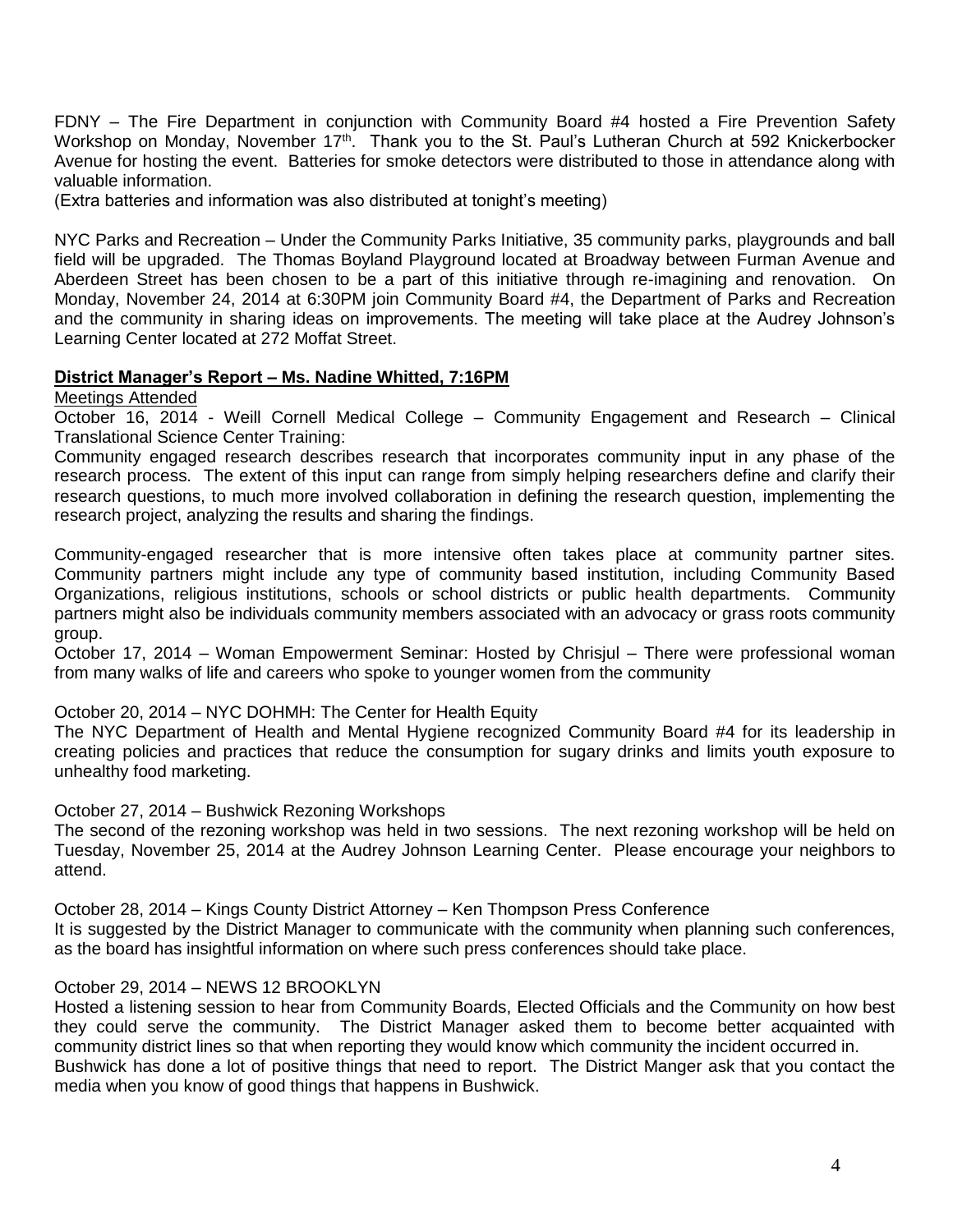November 3, 2014 – NYPD Promotion of Commanding Officer Tolentino to the Ranks of Deputy Inspector. The 83<sup>rd</sup> Precinct has an excellent team working with the board and the community and Ms. Whitted expressed her appreciation for all the work that they do.

November 13, 2014 – The Chairperson Ms. Dent, the District Manager along with many members of the community including NYPD personnel from the 83rd Precinct and Brooklyn North attended the funeral services for Jeida Torres who was the little girl who was brutally murdered by her stepdad while under his care. The support of the community and the warmth of the community there was overwhelming.

# November 17, 2014 – Fire Safety Workshop

Due to the weather many people were not in attendance at the workshop to receive batteries which were distributed at the event.

Batteries were given out at the Community Board Meeting so that those who need can replace the battery in their smoke detector. It is the landlord's responsibility to provide the smoke detector, however it is the tenant's responsibility to change the battery.

#### November 18, 2014 – NYPD 83rd Precinct – Community Council Meeting

The meeting was dedicated to forming a Local Bushwick Bicycle Network. The next steps is to form a steering committee comprised of various members (entity) of the community. Some may have concerns about bike lanes however we as a community want to be a part of the solution as opposed to complaining of the problem. Those who are interested are asked to join this steering committee. You will be working with the Department of Transportation to see which streets should be designated. The Board is asking that those on the committee represent children, bike riders, senior citizens, etc. Street (s) that are chosen will come before the full board before they are approved so that all can understand why they were chosen.

Those who are interested should call the Community Board office at 718-628-8400 or email the office at [BK04@CB.NYC.GOV.](mailto:BK04@CB.NYC.GOV)

November 21, 2014 - Knickerbocker Commons Ribbon Cutting Ceremony, 803 Knickerbocker Avenue on the corner of Eldert Street, at 11am.

Chairperson Ms. Dent: Thanked Detective Franco and her team for doing such a wonderful job at the Jeida Torres funeral.

Ms. Dent thanked all those who made a generous donation to the American Cancer Society Making Strides Against Breast Cancer walk. The walk to place on October 19, 2014. Ms. Dent's team raised \$1500.00.

# **New Business 7:32PM**

The Chairperson, Ms. Dent invited Captain Tolentino, 83<sup>rd</sup> Pct. Commanding Officer to say a few words. Deputy Inspector Tolentino: He will spend long hours working on the issues that affect the community. He stated that this is his community too.

Crime is down 153 this year vs. 173 last year which is an 11.6% decrease.

Robberies are down from 23 this year vs. 35 last year

Assaults are down from 18 this year vs. 25 last year

Burglaries are down from 50 this year vs. 53 last year

Grand Larcenies are down from 44 this year vs. 46 last year

The numbers overall are down for the year 1,572 crime vs. 1,652 which is a decrease of 4.8%

The 83<sup>rd</sup> Pct. will continue to work on the burglaries which is one of their biggest issues. Residence are still leaving their windows and theirs doors unlocked.

Residence will need to call a crime prevention officer to come down and look at their place. Residence can take precautions by putting a double lock on your door or / and put a stick between your window frame.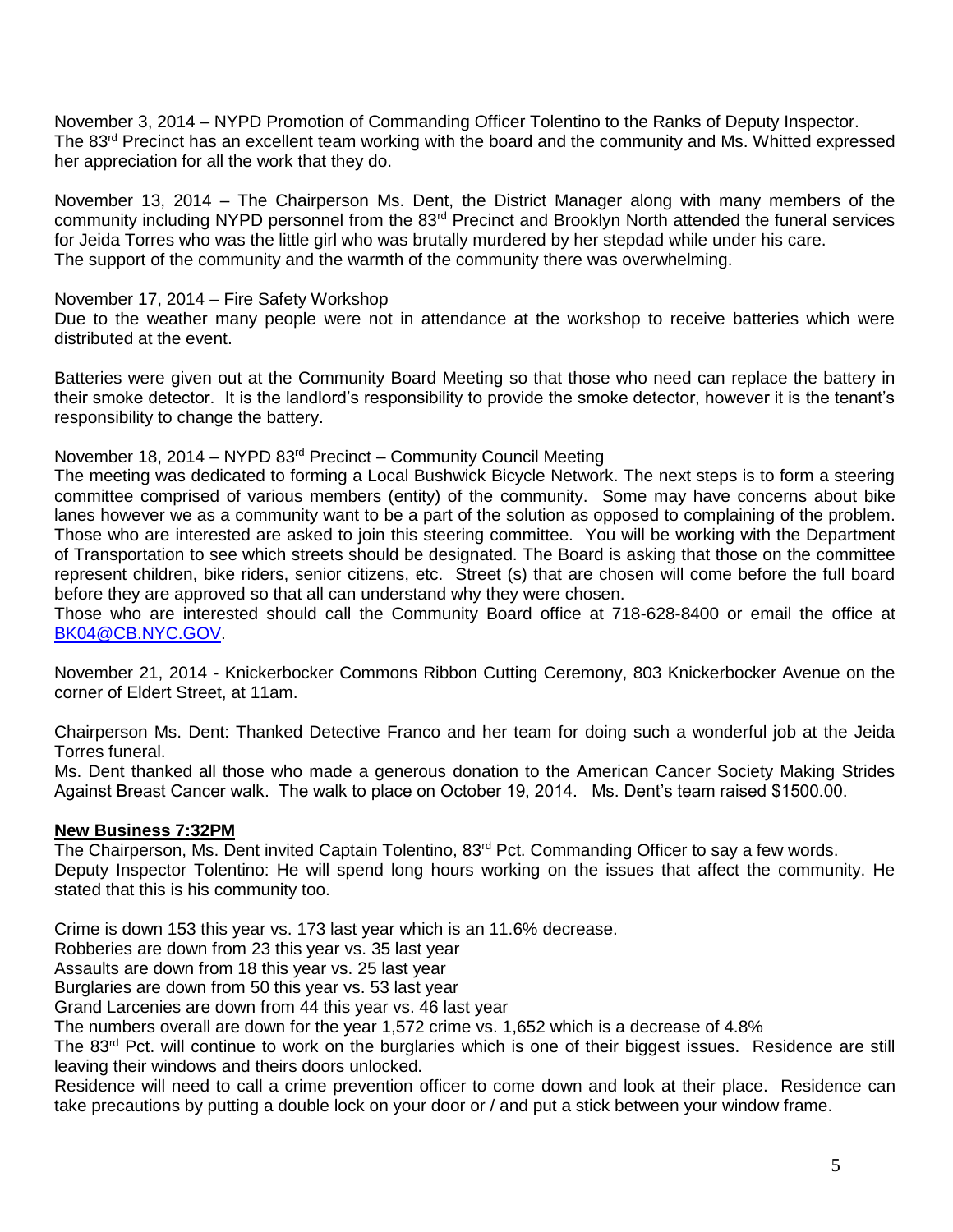Deputy Inspector Tolentino publicly thanked Detective Franco for what she did for Jeida Torres's Family. "Unfortunately we could not do something for Jeida, she was 3 years old. I did not realize how small she was until I saw her in the casket," stated D.I. Tolentino.

D.I. Tolentino also thanked certain people who extended themselves in helping out regarding the funeral:

1) Crime Victim Compensation Board

2) Katherine's Flower Shop located on 154 Knickerbocker Avenue, Brooklyn, NY 11237

3) Cypress Hill Cemetery

4) Grace Funeral Home

5) Wyckoff Heights Hospital

Detective Franco went above and beyond by speaking to these agencies and businesses in order to make sure that the financial burden was not too demanding on the family.

During the 28 day period the 83<sup>rd</sup> Precinct has targeted graffiti and the electric bicycles. They have confiscated 21 electric bicycles. Electric bicycles are a hazard and are not allowed on the streets.

Regarding the crime we have 3 patterns on Evergreen Avenue and Eldert Street, 1611 Broadway and 3 Covert Street in which two to three male black approach people and demand money. D.I Tolentino has met with Councilman Reynoso and District Manager Nadine Whitted regarding approving the lighting there. He is working on getting the entire Broadway strip to have more lighting and also when he receives more resources he will have more police officers on Broadway.

Crimes are up during the holiday season. The Deputy Inspector ask that everyone take steps in order to reduce robberies.

If you go shopping and you put packages in the truck of the car drive around and park your car somewhere else because criminals are watching you.

If you do not have a Twitter Account to monitor what goes on at the 83<sup>rd</sup> Pct. now is the time to set one up. There instructions on how to set up an account and if you do not know how, come into the 83<sup>rd</sup> Pct. and they will help you. The 83<sup>rd</sup> will use Twitter to communicate an emergency or any important matter that happens in Bushwick. Twitter is a good way to let people know what is going on. You can also use Twitter to let news organizations know what is going on in Bushwick.

#### **Announcements: 8:07PM**

Barbara Smith, 83<sup>rd</sup> Pct. Council: The 83<sup>rd</sup> Pct. Council Committee is now collecting monies, can goods and turkeys for the Thanksgiving Holiday Season. Asking for donations. Ms. Smith has received 10-15 names of families that need help this holiday season. The cutoff date is 11/20/2014. The turkeys will be delivered to the families on Monday 11/24/2014.

The 83<sup>rd</sup> Pct. Council will be honoring two members from Community Board #4 this year they are: Ms. Lucy Belardo & Felix Ceballos

Celeste Leon, Representing NYC 37<sup>th</sup> Council Member Rafael L. Espinal:

 Free Immigration Services Monday, December 15, 2014 from 10:00AM to 3:00PM, New York City Council Member Rafael L. Espinal Jr.'s District Office, 786 Knickerbocker Avenue, Brooklyn, NY 11207, 718-642-8664. Please call to make an appointment

 New York City Council Members Antonio Reynoso and Rafael Espinal in collaboration with Brooklyn Community Board #4 and the Department of City Planning invite you to BUSHWICK Rezoning Town Hall Meeting Tuesday, November 25<sup>th</sup> at 6:30PM at the Audrey Johnson Learning Center, 272 Moffat Street, Brooklyn, NY 11207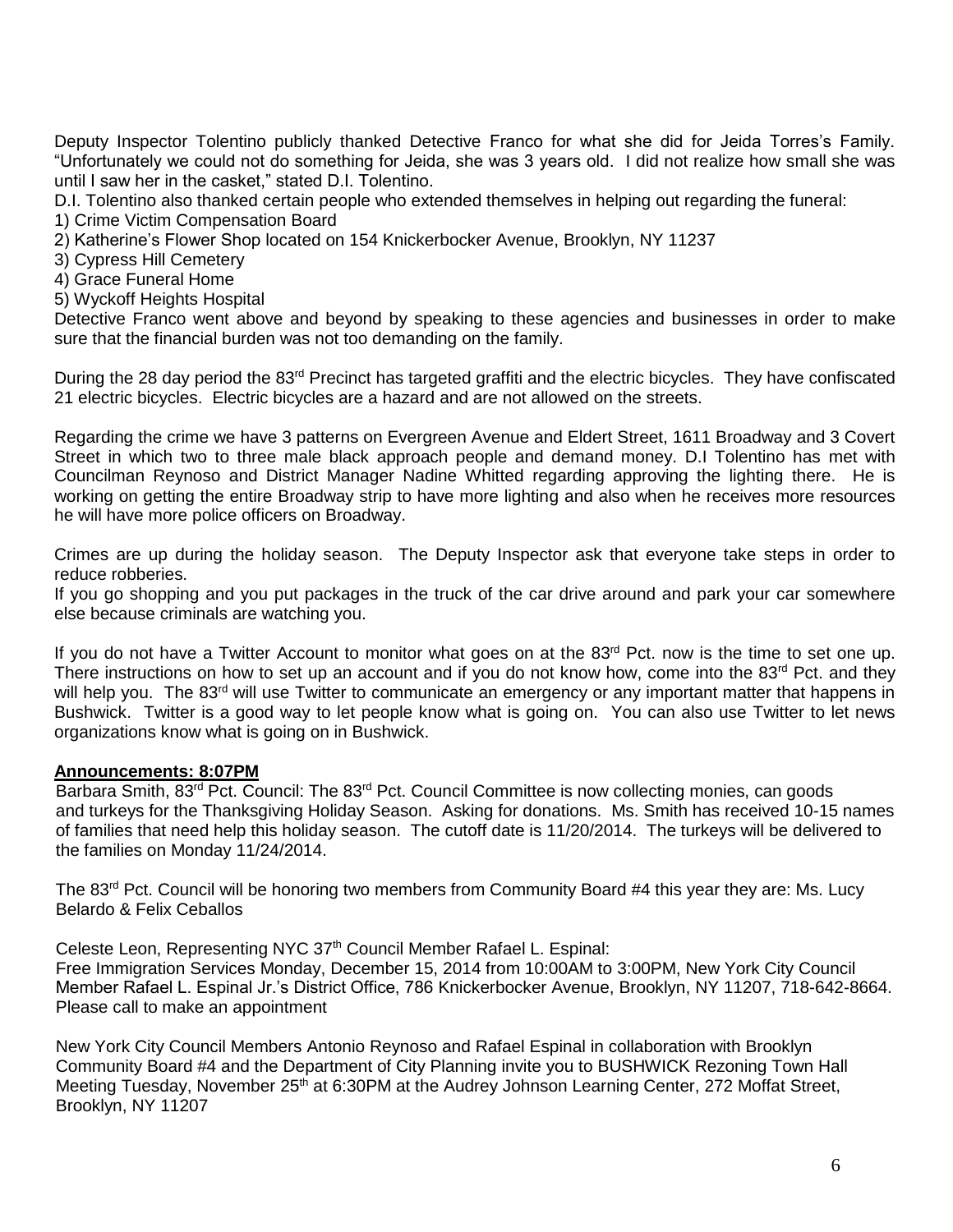To RSVP please email Mr. Worthington at [kworthington@council.nyc.gov](mailto:kworthington@council.nyc.gov) (718-963-3141), Ms. Leon at [cleon@council.nyc.gov](mailto:cleon@council.nyc.gov) (718-642-8664) or Nadine Whitted at [BK04@cb.nyc.gov](mailto:BK04@cb.nyc.gov)

Tree Lighting Ceremony on Tuesday, December 9<sup>th</sup> at 6pm at 786 Knickerbocker Avenue, Brooklyn, NY 11207

 Ellen Mehling, Brooklyn Public Library: Resume & Career One-On-One Help during the month of December 2014

 Are you struggling in your job search or looking to improve your current employment situation? Free assistance is available at the library. Work on your resume, get education and career advice, and learn interview skills, practice LinkedIn, and more with help from a job Information Resource Librarian. Patrons will be seen on a first come, first served basis. Dekalb Library, Thursdays 11am to 1pm in December (except 12/11 & 12/25) 790 Bushwick Avenue at Dekalb 718-455-3898

Boniface WeWe, Brooklyn Public Library: Library is now open on Saturdays from 10am to 5pm.

 Bushwick Film Festival: "David & Me", David serving a prison sentence for 29 years was released. The Bushwick Film Festival will host a screening on his story in January 2015. More information is forthcoming.

Silent Barn: Science Fair, Sunday November 23<sup>rd</sup> from 1-6pm for Mid to High School Students

 Churches United for Fair Housing, Inc. (CUFFH): Affordable Housing Help! Affordable Housing Applications, Housing Interview Preparation, Appeals Scalabrini Center, 1080 Willoughby between Wilson & Central Avenues, Monday-Friday 10am to 3pm for more information call 718-628-1490 or email [bdaniel@cuffh.org](mailto:bdaniel@cuffh.org)

 Kevin Worthington, Representing NYC 34th Councilmember Antonio Reynoso: Black Leadership-Celebrating Our Unsung Heroes, Thursday, December 4, 2014 at 6pm to 8pm. Brooklyn Borough Hall, 209 Joralemon Street, Brooklyn, NY 11201

 Join Council Member Reynoso in honoring some of our community's outstanding leaders. Music, live entertainment, lite food and refreshments. Performances by: The P.S. 257 Marching Band, Soloist Monika Judkins, Spoken words by Kaswaina Powell and a Step Performance by the Big City Alphas RSVP at 718-963-3141, Council Member Antonio Reynoso, 34<sup>th</sup> District, 244 Union Avenue, Brooklyn, NY 11211

 New York City Council Members Antonio Reynoso and Rafael Espinal in collaboration with Brooklyn Community Board #4 and the Department of City Planning invite you to BUSHWICK Rezoning Town Hall Meeting Tuesday, November 25<sup>th</sup> at 6:30PM at the Audrey Johnson Learning Center, 272 Moffat Street, Brooklyn, NY 11207. To RSVP please email Mr. Worthington at [kworthington@council.nyc.gov](mailto:kworthington@council.nyc.gov) (718-963- 3141), Ms. Leon at [cleon@council.nyc.gov](mailto:cleon@council.nyc.gov) (718-642-8664) or Nadine Whitted at [BK04@cb.nyc.gov](mailto:BK04@cb.nyc.gov) 2015 Neighborhood Grants – Receive up to \$3,000 for community improvement projects. Through our Neighborhood Grants, Citizens Committee awards micro-grants of up to \$3,000 to resident-led groups to work on community and school improvements projects throughout the city.

 Applications are due January 26, 2015. For more information call 1-212-822-9568 or 212-989-0909, [info@citizensnyc.org,](mailto:info@citizensnyc.org) [www.citizensnyc.org](http://www.citizensnyc.org/) 

 CAMBA, James Harris: Legal Services: Providing free legal services to low-income and working poor residents of Brooklyn and Staten Island

Consumer law, domestic violence, foreclosure prevention, housing and immigration

 CAMBA is a non-profit agency that provides services that connect people with opportunities to enhance their Quality of life. CAMBA started in 1977, and serves more than 45,000 individuals and families, including 9,000 Youth, each year. Learn more at [www.CAMBA.org](http://www.camba.org/)